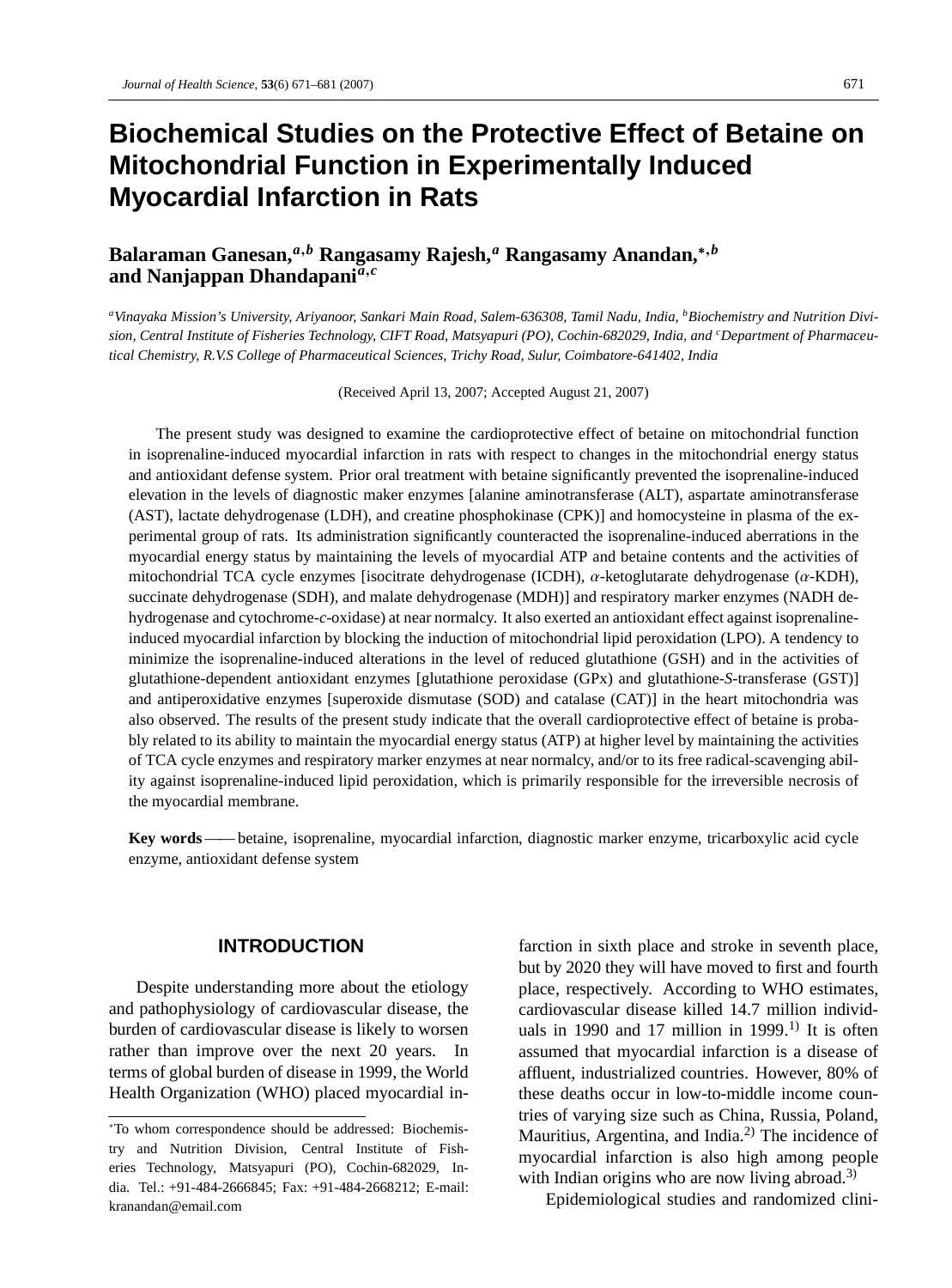cal trials have provided compelling evidence that the occurrence of myocardial infarction is largely preventable. $^{4)}$  Hence the high incidence of myocardial infarction requires new ways for prevention. Betaine (*N,N,N*-trimethyl glycine) may be an interesting candidate, all the more because homocysteinemia, which can be treated with betaine, is a risk factor for myocardial infarction. Betaine is distributed widely in animals, plants, and microorganisms and rich dietary sources include seafood, especially marine invertebrates; wheat germ or bran; and spinach. $5$ ) The principle physiologic role of betaine is either as an organic osmolyte to protect cells under stress or as a catabolic source of methyl groups via transmethylation for use in many biochemical pathways.<sup>6)</sup> Earlier reports indicated that administration of betaine exerted significant hepatoprotection in experimental animals against a wide variety of hepatotoxins including chloroform, lipopolysaccharide, methotrexate, and carbon tetrachloride.<sup>7-9)</sup> Specific effects of betaine on cellular function have been reported to include reduced hepatic lipidosis and necrosis, improved morphology of mitochondria, rough endoplasmic reticulum, Golgi complexes, and nuclear DNA and increased S-adenosyl methionine content.5, 10) Betaine has also been reported to protect against bile–induced apoptosis via inhibition of the proapoptotic mitochondrial pathway.<sup>10)</sup> Previous studies have shown that betaine exerts cellular and subcellular membrane stabilization in the liver by restoring both non-enzymic and enzymic antioxidants.<sup>11, 12)</sup> Though the beneficial properties of betaine are promising and well studied, the protective effects of betaine on mitochondrial function in experimentally induced myocardial infarction condition have not yet been explored.

Myocardial infarction induced by isoprenaline [Isoproterenol; L- $\beta$ -(3,4-dihydroxyphenyl)- $\alpha$ isopropylaminoethanol hydrochloride], a βadrenergic agonist, has been reported to exhibit many metabolic and morphologic aberrations in the heart tissue of the experimental animals similar to those observed in human myocardial infarction.<sup>13)</sup> Isoprenaline challenge induces myocardial necrosis by a multiple step mechanism. The primary disturbance of isoprenaline-induced myocardial infarction has been reported to enhance adenylate cyclase activity resulting in increased cAMP formation, which in turn leads to increased lipid accumulation in the myocardium. $^{14)}$  It is also well known to generate free radicals and to stimulate lipid peroxidation, which may be a causative factor for irreversible damage to the myocardial membrane.15) Isoprenaline-induced myocardial infarction there by serves as a well-standardized model to study the beneficial effects of many drugs and cardiac function. $16$ 

In the present study, an attempt was made to assess the preventive effects of betaine on mitochondrial energy status and antioxidant defense system in isoprenaline-induced myocardial infarction in rats by virtue of its membrane-stabilizing action and antioxidant property.

#### **MATERIALS AND METHODS**

**Chemicals** —— Betaine, epinephrine, and isoprenaline were obtained from M/s. Sigma Chemical Company, St. Louis, MO, U.S.A. All other chemicals used were of analytical grade.

**Animals**—— Wistar strain male albino rats, weighing 150–180 g, were selected for the study. The animals were housed individually in polypropylene cages (with stainless steel grill top) under hygienic and standard environmental conditions (28  $\pm$  2<sup>°</sup>C, humidity 60–70%, 12 hr light/dark cycle). The animals were allowed a standard diet (M/s Sai Feeds, Bangalore, India) and water *ad libitum*. The experiment was carried out as per the guidelines of the Committee for the Purpose of Control and Supervision of Experiments on Animals (CPCSEA), New Delhi, India.

**Induction of Myocardial Infarction** —— Myocardial infarction was induced in experimental rats by intraperitoneally (i.p.) injecting isoprenaline [11 mg (dissolved in physiological saline)/100 g body weight, day] for 2 days. $17$ 

**Experimental Protocol**—— Five days after acclimatization, the experimental animals were divided into four groups, comprising six rats each. Rats in Group I (normal control) received standard diet for a period of 30 days. Group II animals were orally administered with betaine [250 mg (dissolved in distilled water)/kg body weight, day] by intragastric intubation for a period of 30 days. In Group III, rats were injected with isoprenaline [11 mg (dissolved in physiological saline)/100 g body weight, day], i.p. for 2 days for the induction of myocardial infarction. In Group IV, the animals were pretreated with betaine (250 mg/kg body weight, day), p.o for 30 days before the induction of myocardial infarction as described for Group III. Control animals (Group I and Group II) were injected with physi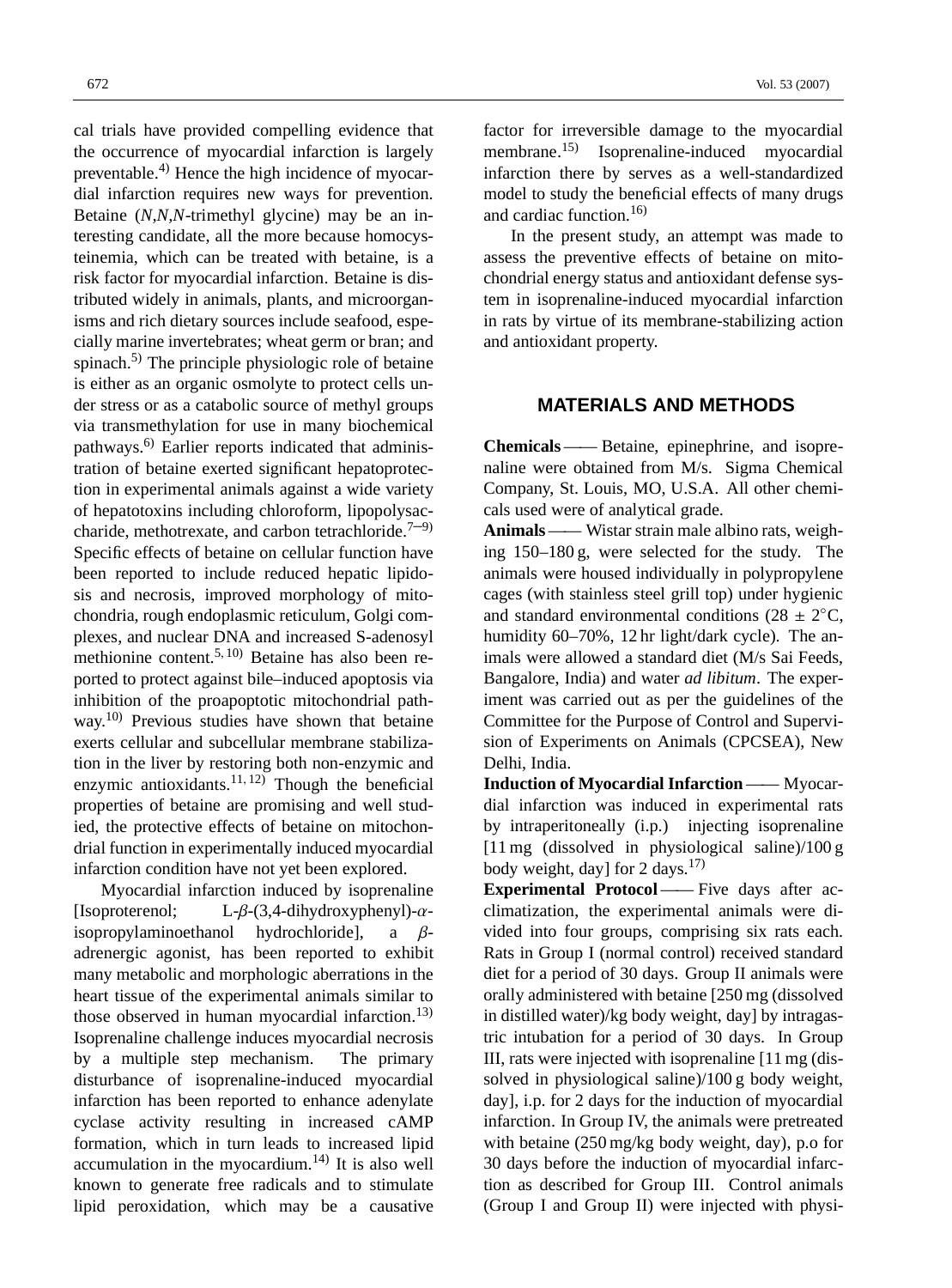ological saline alone for 2 days.

At the end of the experimental period, i.e. 24 hr after last injection of isoprenaline, the experimental animals were killed, blood was collected using sodium citrate as anticoagulant, and the plasma separated was used for the determination of diagnostic marker enzymes [alanine aminotransferase (ALT) (EC 2.6.1.2), aspartate aminotransferase (AST) (EC 2.6.1.1), lactate dehydrogenase (LDH) (EC 1.1.1.27), and creatine phosphokinase (CPK) (EC 2.7.3.2)] and homocysteine. The heart tissue was dissected out immediately, and washed with chilled physiological saline. Mitochondria isolated from the heart tissue by the method of Johnson and Lardy<sup>18)</sup> were used for the determination of TCA cycle enzymes [isocitrate dehydrogenase (ICDH) (EC 1.1.1.42),  $\alpha$ -ketoglutarate dehydrogenase  $(\alpha$ -KDH) (EC 1.2.4.2), succinate dehydrogenase (SDH) (EC 1.3.99.1), malate dehydrogenase (MDH) (EC 1.1.1.37)], respiratory marker enzymes [NADH dehydrogenase (EC 1.6.99.3), cytochrome*c*-oxidase (EC 1.9.3.1), lipid peroxides (LPO), reduced glutathione (GSH)], glutathione-dependent antioxidant enzymes [glutathione peroxidase (GPx) (EC 1.11.1.9), glutathione-*S*-transferase (GST) (EC 2.5.1.18)] and antiperoxidative enzymes [superoxide dismutase (SOD) (EC 1.15.1.1) and catalase (CAT) (EC 1.11.1.6)].

**Biochemical Assays** —— The activity of ALT was assayed by the method of Mohur and  $Cook<sup>19</sup>$ To 1.0 ml of substrate (0.1 M phosphate buffer, pH 7.4, 0.2 M DL-alanine, 2.0 mM 2-oxoglutarate), 0.2 ml of plasma was added and incubated at 37.8◦C for 1 hr. Then 1.0 ml of 0.02% 2,4 dinitrophenylhydrazine (DNPH) was added and kept at room temperature for 20 min. To the control tube, sample was added after arresting the reaction with DNPH. Then 5 ml of 0.4 N NaOH was added and the colour developed was read at 540 nm. The activity was expressed as µmoles of pyruvate liberated/l per hour.

AST was assayed by the method of Mohur and  $Cook<sup>19</sup>$  The assay mixture containing 1.0 ml of buffered substrate (L-aspartic acid and  $\alpha$ ketoglutaric acid in 0.15 M phosphate buffer, pH 7.4) and 0.2 ml of plasma was incubated at  $37.8^{\circ}$ C for 1 hr. To the control tubes, sample was added after the reaction was arrested by the addition of 1.0 ml DNPH. The tubes were kept at room temperature for 30 min. Then 5.0 ml of 0.4 N NaOH was added and the colour developed was read at 540 nm. The activity was expressed as umoles of pyruvate liberated/l per hour.

LDH was assayed according to the method of King.<sup>20)</sup> To 1.0 ml of the buffered substrate (lithium lactate in 0.1 M glycine buffer, pH 10), 0.1 ml of enzyme preparation was added and the tubes were incubated at 37.8◦C for 15 min. After adding 0.2 ml of NAD+ solution, the incubation was continued for another 15 min. The reaction was arrested by adding 0.1 ml of DNPH (2,4-dinitrophenyl hydrazine), and the tubes were incubated at 37.8◦C for a further period of 15 min after which 7.0 ml of 0.4 N NaOH was added and the color developed was measured at 420 nm in a Shimadzu (Tokyo, Japan) UV-1601 spectrophotometer. Suitable aliquots of the standards were also analyzed by the same procedure. The activity of the enzyme was expressed as umoles of pyruvate liberated/l per hour.

CPK activity in plasma was determined by the method of Okinaka *et al.*21) The reaction mixture comprised of 0.05 ml of plasma, 0.1 ml of substrate, 0.1 ml of ATP solution, and 0.1 ml of cysteinehydrochloride solution. The final volume was made up to 2.0 ml with distilled water and incubated at 37.8<sup>°</sup>C for 30 min. The reaction was arrested by the addition of 1.0 ml of 10% trichloroacetic acid (TCA) and the contents were subjected to centrifugation. To 0.1 ml of the supernatant, 4.3 ml distilled water and 1.0 ml ammonium molybdate were added and incubated at room temperature for 10 min. 1 amino-2-naphthol-6-sulphonic acid (ANSA) 0.4 ml was added and the color developed was read at 640 nm after 20 min. The activity of the enzyme was expressed as umoles of phosphorus liberated/l per hour.

ICDH activity was assayed according to the method of Bell and Baron  $(1960)$ .<sup>22)</sup> Briefly, the reaction mixture consisting of 0.1 M Tris-HCl buffer, 0.1 M trisodium isocitrate, 0.015 M manganous chloride, 0.001 M NADP, and mitochondrial suspension was incubated at 37.8◦C for 60 min. Added to this were 1.0 ml of 0.001 M DNPH and 0.5 ml of 5% EDTA. After 20-min incubation, 10 ml of 0.4 N NaOH was added and the color intensity was measured at 390 nm in a Shimadzu UV-1601 spectrometer. The activity of ICDH was expressed as µmol  $\alpha$ -ketoglutarate liberated/min per mg protein.

SDH activity was estimated according to the method of Slater and Bonner  $(1952)$ <sup>23)</sup> The rate of reduction of potassium ferricyanide was measured in the presence of sufficient potassium cyanide to inhibit cytochrome oxidase by following the rate of decrease in the optical density at 420 nm. Briefly,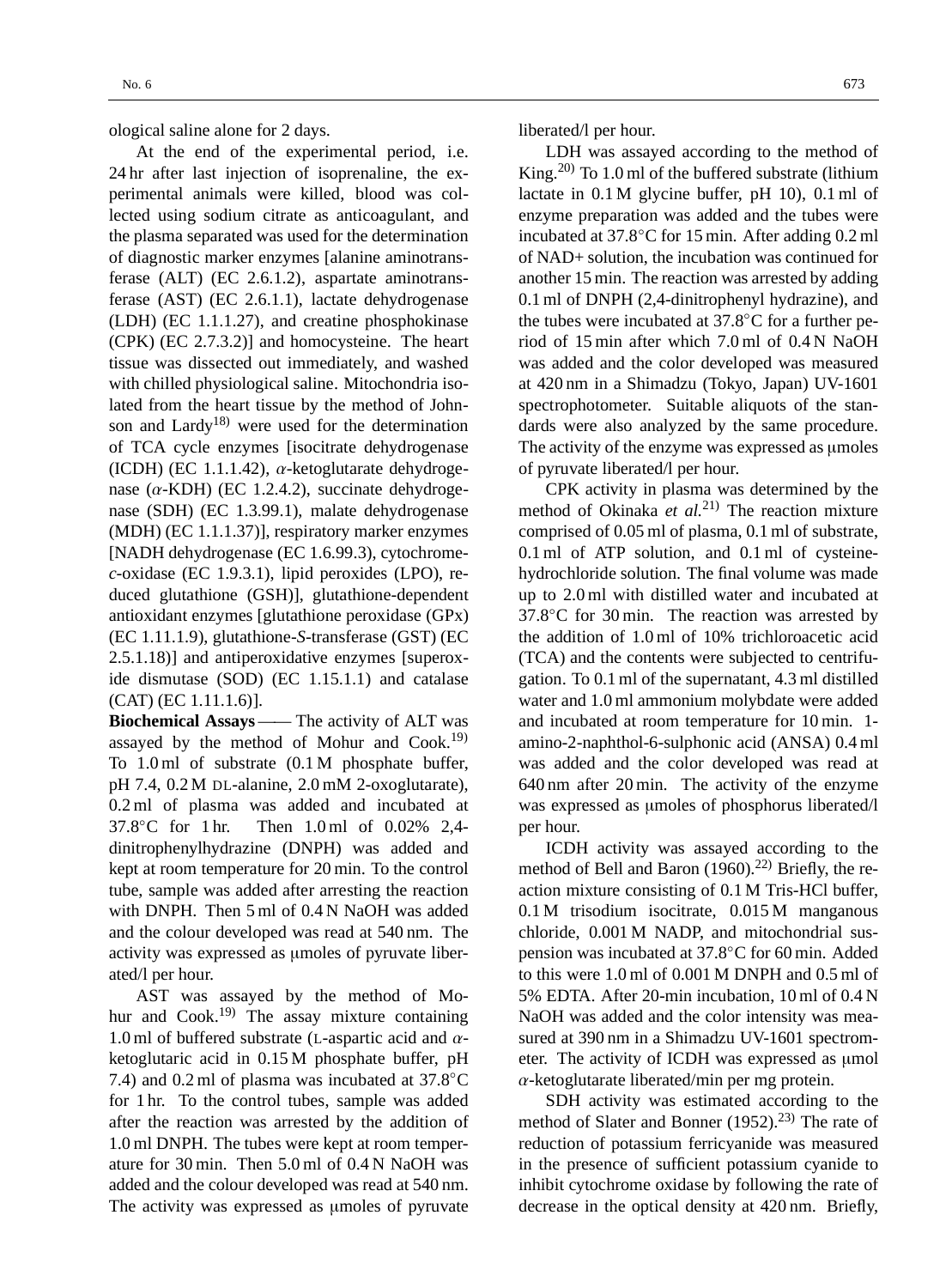0.2 ml of mitochondrial suspension was added to a reaction mixture containing 0.3 M phosphate buffer, 0.03 M EDTA, 0.4 M sodium succinate, 0.075 M potassium ferricyanide, bovine serum albumin, and 0.03 M potassium cyanide. The enzyme activity was measured at 420 nm in a Shimadzu UV-1601 spectrophotometer using UVPC Software package. The activity of SDH was expressed as umoles of succinate oxidized/min per mg protein.

Malate dehydrogenase activity was assayed by the method of Mehler *et al.*  $(1948)^{24}$  The activity determination was based on the measurement of the rate of oxidation of NADH in the presence of the enzyme and excess of oxaloacetate. Briefly, 0.3 ml of 0.25 M Tris-HCl buffer, 0.1 ml of NADH, and 0.1 ml of oxaloacetate were added and the total volume was made to 2.9 ml with water. The reaction was started by adding 0.1 ml of mitochondrial suspension. The enzyme activity was measured at 420 nm in a Shimadzu UV-1601 spectrophotometer using UVPC Software package. The activity of malate dehydrogenase was expressed as umoles of NADH oxidized/min per mg of protein.

NADH dehydrogenase activity was assayed according to the method of Minakami *et al*. (1962).25) The reaction mixture contained 1.0 ml of 0.1 M phosphate buffer, 0.1 ml of 0.03 M potassium ferricyanide, 0.1 ml of 0.1% NADH, and 1.6 ml of distilled water in a total volume of 3.0 ml. The temperature was brought to 30◦C and 0.1% NADH was added just before the addition of the sample. A suitable aliquot of mitochondrial solution was added and the enzyme activity was measured at 420 nm in a Shimadzu UV-1601 spectrophotometer using UVPC Software package. The activity of NADH dehydrogenase was expressed as µmoles of NADH oxidized/min per mg of protein.

 $\alpha$ -KDH activity was estimated according to the method of Reed and Mukherjee  $(1969).^{26}$  It is based on the calorimetric determination of ferrocyanide produced by the decarboxylation of  $\alpha$ ketoglutarate with ferricyanide as electron acceptor. To 0.15 ml of 0.1 M phosphate buffer, 0.1 ml each of 0.002 M thiamine pyrophosphate, 0.003 M magnesium sulphate, and 0.01 M potassium ferrocyanide was added. The total volume was made up to 1.2 ml with water. Mitochondrial suspension 0.2 ml was added and incubated at 30◦C for 30 min. Aliquots of the supernatant after centrifugation were taken, 0.1 ml of 0.25 M potassium ferricyanide was added, and the volume was made up to 2.4 ml with water. One milliliter of 4% dupanol and 0.5 ml of ferric ammonium sulphate dupanol reagent were added and incubated at 25◦C for 30 min. The colour intensity was measured at 540 nm in a Shimadzu UV-1601 spectrophotometer. The activity of  $\alpha$ -KDH was expressed as nanomoles of potassium ferrocyanide liberated/min per mg protein.

Cytochrome-*C*-oxidase activity was assayed according to the method of Pearl *et al.*27) The enzyme activity was determined utilizing the accumulation of the free radical formed by the enzymatic univalent oxidation of a stable non-toxic substrate, *N*phenyle-*p*-phenylene diamine. The reaction mixture consisted of 1.0 ml of the buffer, 0.2 ml of 0.2% solution of *N*-phenyle-*p*-phenylene diamine, 0.1 ml of cytochrome solution, and 0.5 ml of distilled water. The reaction mixture was incubated at 25◦C for 5 min. Then added 0.2 ml of the enzyme preparation was added and the solution mixed well by inverting the cuvette. A blank containing water instead of enzyme, and control containing all the reagents except cytochrome-C, were also treated similarly. The change in optical density was measured in Shimadzu UV-1601 spectrophotometer at 550 nm at an interval of 15 s for 5 min. The activity of the enzyme was expressed as change in optical density/min per mg protein.

Lipid peroxidation (LPO) was assayed by the method of Ohkawa *et al*. 28) in which the malondialdehyde (MDA) released served as the index of LPO. 1,1,3,3-Tetra ethoxypropane malondialdehyde bis(diethyl acetal) was used as standard. To 0.2 ml of mitochondrial suspension, 0.2 ml of 8.1% sodium dodecyl sulfate (SDS), 1.5 ml of 20% acetic acid (pH 3.5), and 1.5 ml of 0.8% Thiobarbituric acid (TBA) were added. The mixture was made up to 4.0 ml with water then heated in a water bath at 95.8◦C for 60 min using glass ball as a condenser. After cooling, 1.0 ml of water and 5 ml of *n*-butanol/pyridine mixture were added and shaken vigorously. After centrifugation at 4000 rpm for 10 min, the organic layer was taken and its absorbance was measured at 532 nm. The level of lipid peroxides was expressed as nanomoles of MDA formed/mg protein.

GSH was estimated by the method of Ellman.<sup>29)</sup> Mitochondrial suspension 0.1 ml was precipitated with 5% TCA. The contents were mixed well for complete precipitation of proteins and centrifuged. To 0.1 ml of supernatant, 2.0 ml of 0.6 mM DTNB [5,5 dithiobis(2-nitrobenzoic acid)] reagent and 0.2 M phosphate buffer (pH 8.0) were added to make up to a final volume of 4.0 ml. The absorbance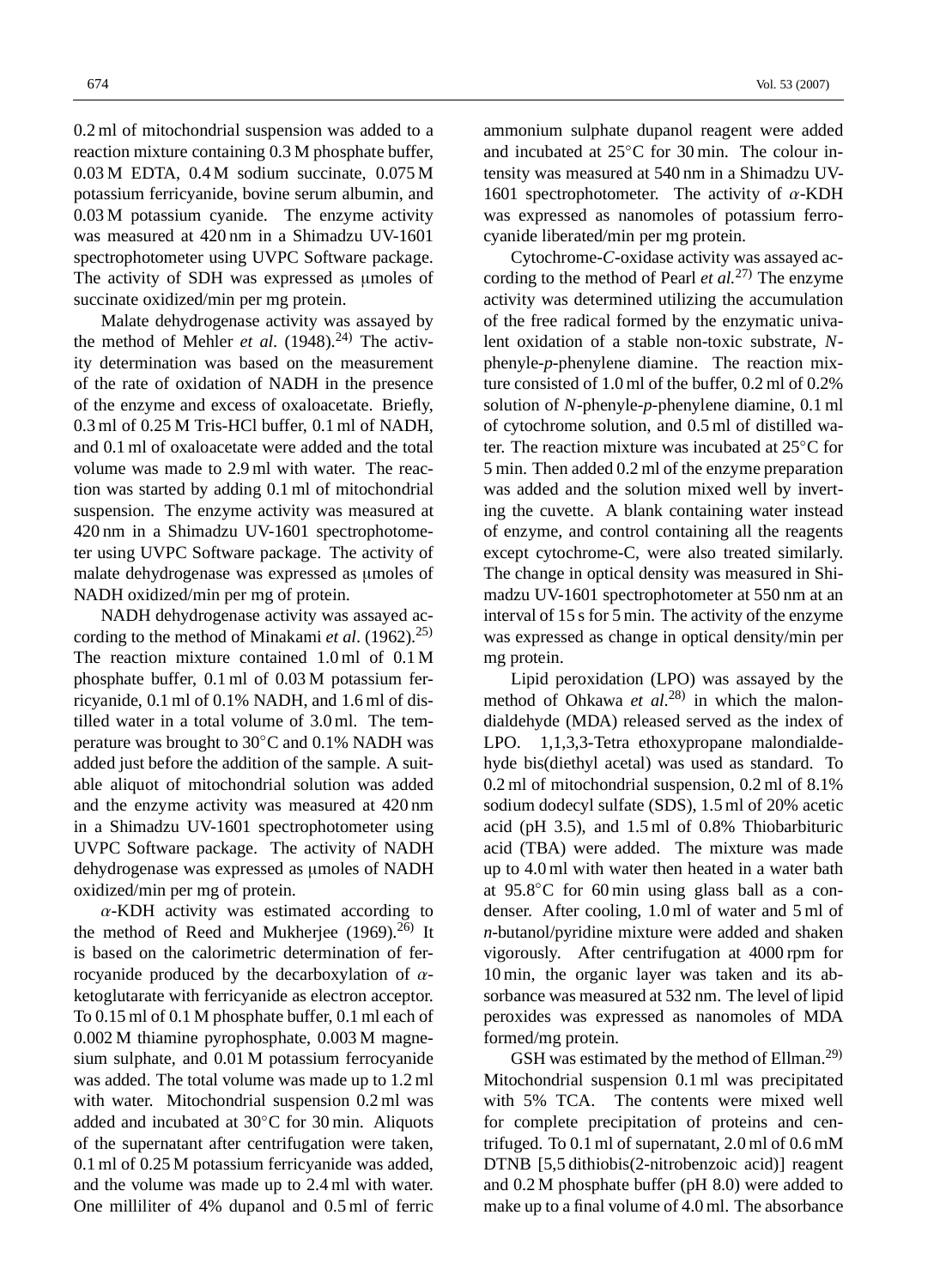was read at 412 nm against a blank containing TCA instead of sample. A series of standards treated in a similar way also were run to determine the glutathione content. The amount of glutathione was expressed as nmol/g heart tissue. 5-Sulphosalicylic acid was used to prevent oxidation of glutathione.

GPx was assayed by the method of Paglia and Valentine *et al*. 30) The reaction mixture consisted of  $0.2$  ml of  $0.8$  mM EDTA,  $0.1$  ml of  $10$  mM sodium azide,  $0.1$  ml of  $2.5$  mM  $H_2O_2$ ,  $0.2$  ml of GSH, 0.4 ml of 0.4 M phosphate buffer pH 7.0, and 0.2 ml of mitochondrial suspension and was incubated at  $37.8\degree$ C for 10 min. The reaction was arrested by the addition of 0.5 ml of 10% Trichloroacetic acid (TCA) and the tubes were centrifuged at 2000 rpm. To the supernatant 3.0 ml of 0.3 mM disodium hydrogen phosphate and 1.0 ml of 0.04% DTNB were added and the colour developed was read at 420 nm immediately. The activity of GPx was expressed as µmoles of glutathione oxidized/min per mg protein.

GST was assayed by the method of Habig *et al*. 31) To 0.1 ml of mitochondrial suspension, 1.0 ml of 0.3 M phosphate buffer pH 6.5, 1.7 ml of water, and 0.1 ml of 30 mM CDNB (1-chloro-2,4 dinitrobenzene) were added. After incubation at 37.8◦C for 15 min, 0.1 ml of GSH was added and change in Optical Density (OD) was read at 340 nm for 3 min at an interval of 30 s. Reaction mixture without the enzyme was used as blank. The glutathione-*S*-transferase activity was expressed as units/min per mg protein.

SOD was assayed by the method of Misra and Fridovich.32) Mitochondrial suspension 0.1 ml was added to the tubes containing 0.75 ml ethanol and 0.15 ml chloroform (chilled in ice) and centrifuged. To 0.5 ml of supernatant, 0.5 ml of 0.6 mM EDTA solution and 1 ml of 0.1 M carbonate-bicarbonate (pH 10.2) buffer were added. The reaction was initiated by the addition of 0.5 ml of 1.8 mM epinephrine (freshly prepared) and the increase in absorbance at 480 nm was measured in a Shimadzu UV spectrophotometer. One unit of the SOD activity is the amount of protein required to give 50% inhibition of epinephrine autoxidation.

CAT was assayed by the method of Takahara *et al*. 33) To 1.2 ml of 50 mM phosphate buffer pH 7.0, 0.2 ml of mitochondrial suspension was added and reaction was started by the addition of 1.0 ml of  $30 \text{ mM } H_2O_2$  solution. The decrease in absorbance was measured at 240 nm at 30 s intervals for 3 min. The enzyme blank was run simultaneously with 1.0 ml of distilled water instead of hydrogen peroxide. The enzyme activity was expressed as µmoles of  $H_2O_2$  decomposed/min per mg protein.

Homocysteine (tHcy) concentration in plasma was assayed by Microtiter Plate Assay package (Diazyme Laboratories, La Jolla, California). $34$  Betaine content in the heart tissue was determined by the method of Mar *et al.*35) using Shimadzu LC 10 ATvp HPLC-PDA system with Lichrosorb C8 RP Column (4.6 mm I.D  $\times$  125 mm). The level of ATP in the heart tissue was determined according to the method of Ryder<sup>36)</sup> using Shimadzu LC 10 ATvp HPLC-PDA system with Hypersil C18 RP Column  $(4.6$  mm I.D  $\times$  250 mm).

**Statistical Analysis** —— Results are expressed as mean  $\pm$  S.D. Multiple comparisons of the significant analysis of variance (ANOVA) were performed by Tukey's multiple comparison tests. A *p*-value < 0.05 was considered as statistically significant. All data were analyzed with the aid of statistical package program SPSS 10.0 for Windows.

### **RESULTS**

Table 1 depicts the levels of diagnostic marker enzymes (ALT, AST, LDH, and CPK) in plasma of normal and experimental groups of rats. Intraperitoneal administration of isoprenaline caused a significant ( $p < 0.001$ ) elevation in the levels of diagnostic marker enzymes in the plasma of Group III rats as compared with that of Group I control rats. In the present study, oral pretreatment with betaine [250 mg/kg body weight, day, for a period of 30 days] significantly ( $p < 0.001$ ) prevented the isoprenaline-induced release of diagnostic marker enzymes from the heart tissue into the systemic circulation and also maintained the rats at near normal status. Figure 1 shows the level of tHcy in normal and experimental groups of rats. There was a significant rise observed in the level of tHcy in plasma of Group III isoprenaline-administered rats as compared with Group I control animals. Prior oral administration of betaine significantly was found to reduce the level of tHcy in plasma of Group IV rats. Figure 2 depicts the level of betaine content in normal and experimental groups of rats. There was a significant decline noted in the level of betaine in heart tissue of Group III isoprenaline-administered rats as compared with Group I control animals. In Group II rats, there was a significant elevation noted in the betaine content in the heart tissue as compared with that of Group I control animals. Oral pre-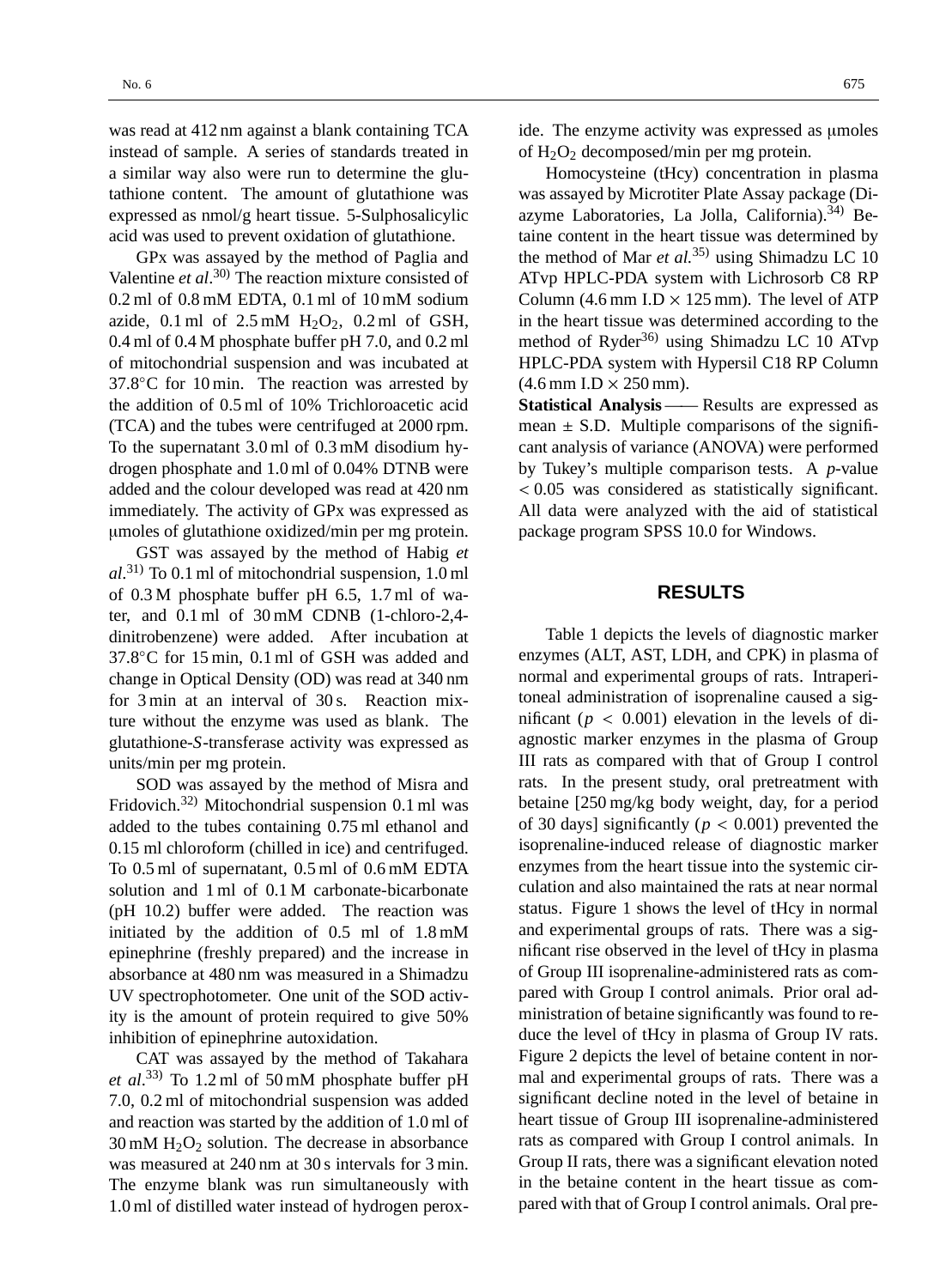| Table 1. Levels of Alanine Aminotransferase (ALT), Aspartate Aminotransferase (AST), Lactate Dehydrogenase (LDH), and Cre- |  |
|----------------------------------------------------------------------------------------------------------------------------|--|
| atine Phosphokinase (CPK) in Plasma of Normal and Experimental Groups of Rats                                              |  |

| <b>Parameters</b> | Control        | Betaine (A)    | Isoprenaline $(B)$          | $(A+B)$         |
|-------------------|----------------|----------------|-----------------------------|-----------------|
| AST               | $97.7 \pm 9.1$ | $91.2 \pm 7.6$ | $396 \pm 18^{*,**}$         | $129 \pm 8***$  |
| ALT               | $86.3 \pm 5.9$ | $81.7 \pm 6.5$ | $358 \pm 16$ <sup>***</sup> | $110 \pm 5***$  |
| LDH               | $152 \pm 9$    | $149 \pm 8$    | $331 \pm 16^{*,**}$         | $182 \pm 9$ *** |
| CPK               | 132<br>$+7$    | 127.<br>$+7$   | $314 \pm 24$ <sup>***</sup> | $149 \pm 8***$  |

(A): Betaine, 250 mg/kg body wt, day, p.o. for 30 days. (B): Isoprenaline, 11 mg/100 g body wt, day, i.p. for 2 days. Results are mean ± S.D. of 6 animals. Values expressed: ALT, AST, and LDH, µmol pyruvate liberated  $h^{-1}l^{-1}$ ; CPK, µmol creatine liberated  $h^{-1}l^{-1}$ . \*  $p < 0.001$  significantly different compared with control animals; ∗∗ *p* < 0.001 significantly different compared with betaine-administered normal rats; ∗∗∗ *p* < 0.001 significantly different compared with isoprenaline-induced myocardial infarcted rats.

**Table 2.** Activities of Isocitrate Dehydrogenase (ICDH), Succinate Dehydrogenase (SDH), α-Ketoglutarate Dehydrogenase (α-KDH), Malate Dehydrogenase (MDH), NADH-Dehydrogenase, and Cytochrome-*c*-Oxidase in the Heart Mitochondria of Normal and Experimental Groups of Rats

| Parameters                                          |     | Control  |     | Betaine (A)       |     | Isoprenaline (B)                                                             |     | $(A+B)$                            |
|-----------------------------------------------------|-----|----------|-----|-------------------|-----|------------------------------------------------------------------------------|-----|------------------------------------|
| TCA cycle enzymes                                   |     |          |     |                   |     |                                                                              |     |                                    |
| <b>ICDH</b>                                         | 718 | ± 54     | 762 | $\pm$ 51          | 427 | $\pm 29$ ***                                                                 | 673 | $\pm 45***$                        |
| <b>SDH</b>                                          | 292 | $\pm$ 17 | 315 | ± 23              | 149 | $+10^{*,**}$                                                                 | 284 | $± 19***$                          |
| $\alpha$ -KDH                                       | 152 | $\pm 10$ | 169 | $\pm$ 9           |     | $58.7 \pm 33.2$ ***                                                          | 133 | $+ 8***$                           |
| <b>MDH</b>                                          | 347 | ± 28     | 385 | ± 32              |     | $164 \pm 12^{*,**}$                                                          | 327 | $+24***$                           |
| Respiratory marker enzymes                          |     |          |     |                   |     |                                                                              |     |                                    |
| NADH-dehydrogenase $41.8 \pm 2.9$                   |     |          |     | $43.8 \pm 2.5***$ |     | $19.2 \pm 1.4$ <sup>***</sup>                                                |     | $36.5 \pm 1.6***$                  |
| Cytochrome-c-oxidase $4.23 \pm 0.27 \times 10^{-2}$ |     |          |     |                   |     | $4.55 \pm 0.25 \times 10^{-2}$ $2.11 \pm 0.14 \times 10^{-2}$ <sup>***</sup> |     | $3.95 \pm 0.23 \times 10^{-2}$ *** |

(A): Betaine, 250 mg/kg body wt, day, p.o. for 30 days. (B): Isoprenaline, 11 mg/100 g body wt, day, i.p. for 2 days. Results are mean ± S.D. for 6 animals. Values expressed: ICDH, nmol of α-ketoglutarate formed/min per mg protein; α-KDH, nmol of ferrocyanide formed/min per mg protein; SDH, µmol of succinate oxidized/min per mg protein; MDH, µmol of NADH oxidized/min per mg protein; NADH-dehydrogenase, µmol of NADH oxidized/min per mg protein; Cytochrome-*c*-oxidase, change in optical density/min per mg protein. ∗ *p* < 0.001 significantly different compared with control animals; ∗∗ *p* < 0.001 significantly different compared with betaine-administered normal rats; ∗∗∗ *p* < 0.001 significantly different compared with isoprenaline-induced myocardial infarcted rats.



**Fig. 1.** Level of Homocysteine in Plasma of Normal and Experimental Groups of Rats. (A): Betaine, 250 mg/kg body wt, day, p.o. for 30 days. (B): Isoprenaline, 11 mg/100 g body wt, day, i.p. for 2 days

Results are mean  $\pm$  S.D. for 6 animals.  $a_p < 0.001$  significantly different compared with control animals;  $\frac{b}{p}$  < 0.001 significantly different compared with betaine-administered normal rats;  $c_p < 0.001$ significantly different compared with isoprenaline-induced myocardial infarcted rats.

treatment with betaine significantly prevented the isoprenaline-induced betaine depletion in the heart tissue of Group IV rats as compared with that of Group III rats.

Table 2 shows the activities of TCA cycle en-





Results are mean  $\pm$  S.D. for 6 animals. <sup>a</sup> $p < 0.001$  significantly different compared with control animals;  $\frac{b}{p}$  < 0.001 significantly different compared with betaine-administered normal rats;  $c_p < 0.001$ significantly different compared with isoprenaline-induced myocardial infarcted rats.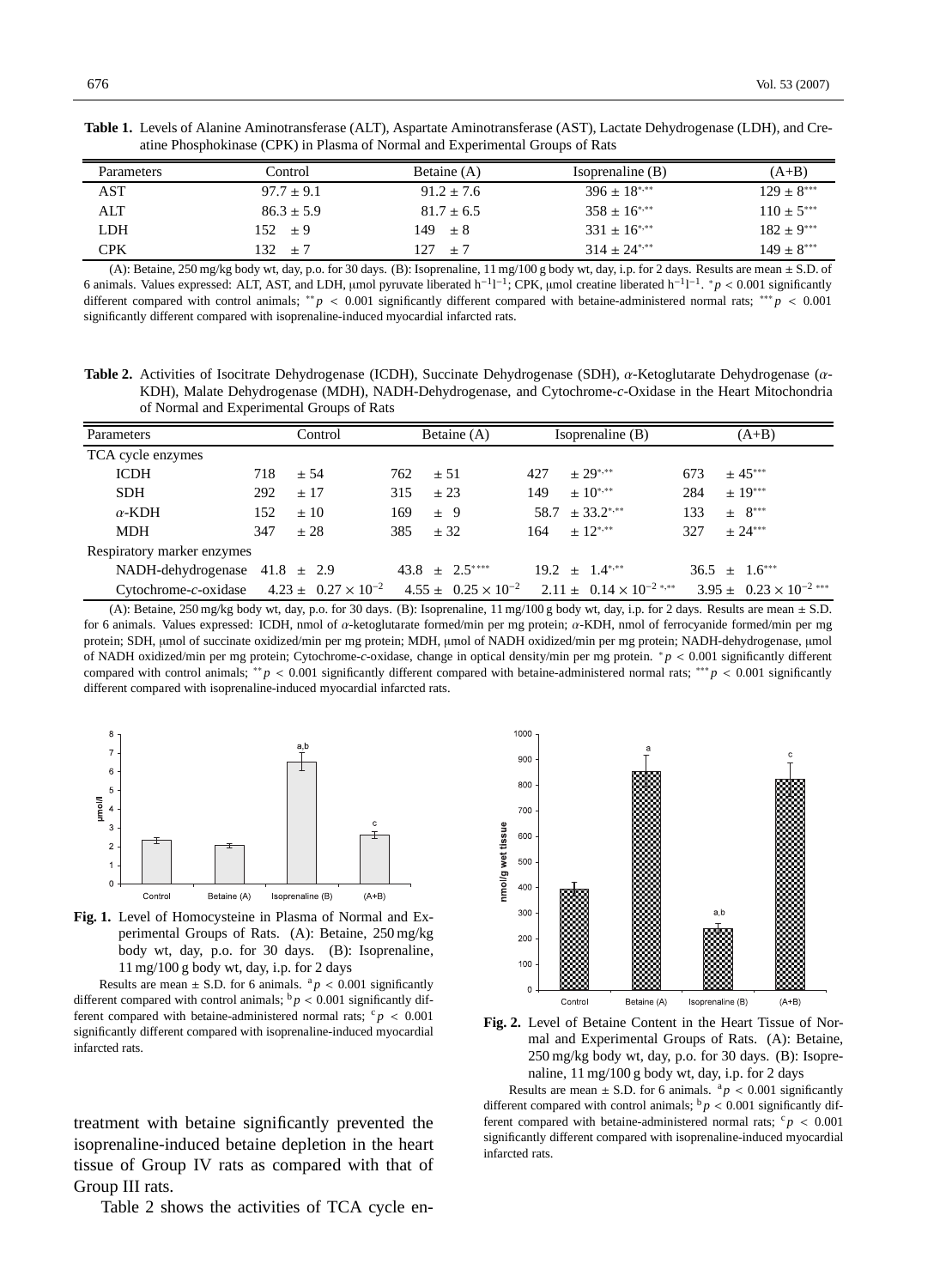| <b>Table 3.</b> Levels of Lipid Peroxides (LPO) and Reduced Glutathione (GSH) and Activities of Glutathione Peroxidase (GPx), |
|-------------------------------------------------------------------------------------------------------------------------------|
| Glutathione-S-Transferase (GST), Catalase (CAT), and Superoxide Dismutase (SOD) in the Heart Mitochondria of                  |
| Normal and Experimental Groups of Rats                                                                                        |

| <b>Parameters</b> | Control         | Betaine (A)     | Isoprenaline (B)               | $(A+B)$            |
|-------------------|-----------------|-----------------|--------------------------------|--------------------|
| LPO <sub>1</sub>  | $0.79 \pm 0.03$ | $0.72 \pm 0.04$ | $2.18 \pm 0.01^{*,**}$         | $0.94 \pm 0.04***$ |
| <b>GSH</b>        | $3.36 \pm 0.18$ | $3.74 \pm 0.24$ | $1.62 \pm 0.12$ <sup>***</sup> | $3.18 \pm 0.16***$ |
| GPX               | $2.78 \pm 0.23$ | $2.91 \pm 0.21$ | $1.21 \pm 0.09^{*,**}$         | $2.59 \pm 0.18***$ |
| <b>GST</b>        | 1160-<br>$+75$  | $1225 + 72$     | 578 $\pm 46^{*,**}$            | $996 \pm 69***$    |
| <b>CAT</b>        | $10.7 \pm 0.9$  | $12.4 \pm 1.0$  | $4.15 \pm 0.29$ <sup>***</sup> | $9.58 \pm 0.76***$ |
| <b>SOD</b>        | $5.02 \pm 0.28$ | $5.23 \pm 0.25$ | $2.02 \pm 0.15^{***}$          | $4.53 \pm 0.21***$ |

(A): Betaine, 250 mg/kg body wt, day, p.o. for 30 days. (B): Isoprenaline, 11 mg/100 g body wt, day, i.p. for 2 days. Results are mean <sup>±</sup> S.D. for 6 animals. Values expressed: LPO, nmol malondialdehyde released/mg protein; GSH, <sup>µ</sup>mol g−<sup>1</sup> wet tissue; GPx, nmol GSH oxidized min−1mg−<sup>1</sup> protein; GST, µmol 1-chloro-2,4-dinitrobenzene conjugate formed min−1mg−<sup>1</sup> protein; CAT, nmol H2O2 decomposed min<sup>-1</sup>mg<sup>-1</sup> protein; SOD, one unit of the SOD activity is the amount of protein required to give 50% inhibition of epinephrine autoxidation. ∗ *p* < 0.001 significantly different compared with control animals; ∗∗ *p* < 0.001 significantly different compared with betaine-administered normal rats; <sup>\*\*\*</sup> *p* < 0.001 significantly different compared with isoprenaline-induced myocardial infarcted rats.



**Fig. 3.** Level of ATP in the Heart Tissue of Normal and Experimental Groups of Rats. (A): Betaine, 250 mg/kg body wt, day, p.o. for 30 days. (B): Isoprenaline, 11 mg/100 g body wt, day, i.p. for 2 days

Results are mean  $\pm$  S.D. for 6 animals. <sup>a</sup> $p < 0.001$  significantly different compared with control animals;  $\frac{b}{p}$  < 0.001 significantly different compared with betaine-administered normal rats;  $c_p < 0.001$ significantly different compared with isoprenaline-induced myocardial infarcted rats.

zymes (ICDH,  $\alpha$ -KDH, SDH, and MDH) and respiratory marker enzymes (NADH dehydrogenase and cytochrome-*c*-oxidase) in heart mitochondria of normal and experimental groups of rats. There was a significant ( $p < 0.001$ ) reduction noted in the activities of TCA cycle enzymes and respiratory marker enzymes in heart mitochondria of Group III rats as compared with Group I animals. Prior oral treatment with betaine resulted in the maintenance of these mitochondrial enzyme activities at near normalcy as compared with those of Group III rats. It also significantly ( $p < 0.001$ ) prevented the isoprenaline-induced decline in the ATP (Fig. 3) content in the heart tissue of experimental rats.

Table 3 depicts the levels of lipid peroxides and GSH, and the activities of glutathione-dependent

antioxidant enzymes (GPx and GST) and antiperoxidative enzymes (SOD and CAT) in heart mitochondria of normal and experimental groups of rats. Injection of isoprenaline induced a significant  $(p < 0.001)$  elevation in the level of lipid peroxides in the heart mitochondria of Group III rats as compared with that of Group I control animals. A parallel decline in the level of GSH and in the activities of the glutathione-dependent antioxidant enzymes and antiperoxidative enzymes was also observed. In the present study, prior oral administration of betaine significantly ( $p < 0.001$ ) prevented all these isoprenaline-induced adverse effects and maintained the heart mitochondrial antioxidant defense system at near normal.

#### **DISCUSSION**

Elevated levels of AST, ALT, LDH, and CPK in plasma are presumptive markers of the occurrence of necrotic lesions in the myocardial membrane. Significant  $(p \lt 0.001)$  rises observed in the levels of diagnostic marker enzymes in the plasma of Group III rats as compared with Group I normal controls are indicative of the severity of isoprenaline-induced necrotic damage to the myocardial membrane. This observation concurs with an earlier reported study.<sup>37)</sup> Recent prospective studies have shown that hyperhomocysteinemia is associated with an increased risk of cardiovascular diseases independently of classical risk factors.38) Our observations confirm the same pattern and showed a significant ( $p < 0.001$ ) rise in the level of tHcy in plasma of Group III rats as compared with Group I controls.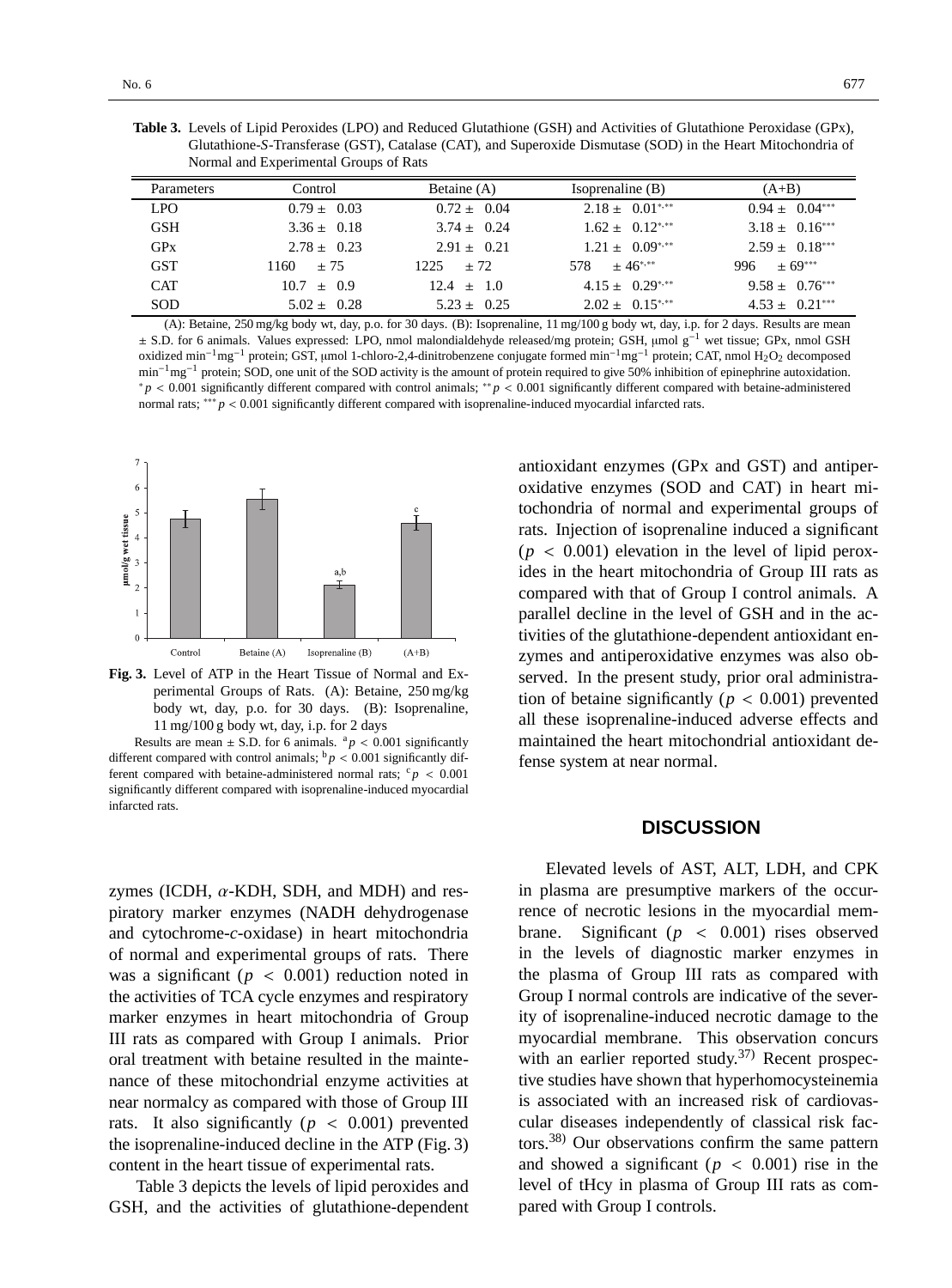In the present study, prior administration of betaine maintained the levels of diagnostic marker enzymes and tHcy in plasma of Group IV rats at near normalcy as compared with Group III rats. It probably did so by its membrane-stabilizing property. Betaine plays a significant role in maintaining the structural and functional integrity of cell membranes.39) Previous reported studies indicated that oral administration of betaine protected the liver from the necrotic damaging effects of  $CCl<sub>4</sub>$  and ethanol through the formation of Sadenosylmethionine (SAM), which is important in the synthesis of phosphotidyl choline, a principal component of cell membranes. $40, 41$ )

There was a significant reduction noted in the betaine content in heart tissue of Group III rats as compared with Group I normal animals, indicating aberrations in normal functioning of the cellular and subcellular membranes in the myocardium. A previous reported study showed that dietary betaine accumulated in the liver and intestinal tissue and stabilized the intestinal epithelial structure in healthy and coccidia-infected broiler chicks.<sup>42)</sup> In the present study, oral administration of betaine resulted in increased accumulation of betaine in heart tissue of Group II animals as compared with Group I rats. Oral pretreatment with betaine significantly attenuated the isoprenaline-induced betaine depletion in heart tissue of Group IV rats as compared with that of Group III animals, indicating its cytoprotective property. This finding concurs with a previous reported study, which showed that supplementation of betaine ameliorated ischemia-reoxygenation injury, presumably by inhibiting Kupffer cell activa- $\text{tion}^{43}$ 

Reduction in the activities of TCA cycle enzymes and respiratory marker enzyme in heart mitochondria of Group III rats as compared with those of Group I animals indicated that the mitochondrial oxidative phosphorylation was operating at a lower level despite the higher energy demand in the ischemic myocardium. Changes in the concentration of respiratory components, phosphorylative activity, cytochrome-*c*-oxidase activity, and adenylate charge level have also been reported in isoprenalineinduced cardiac damage. $44$  Our observations confirm the same pattern and showed a significant ( $p <$ 0.001) reduction in the level of ATP content in the heart tissue of Group III rats as compared with that of Group I controls.

Prior oral administration of betaine maintained the level of ATP content and the activities of TCA cycle enzymes and respiratory marker enzymes at near normalcy in Group IV rats as compared with those of Group III rats, reflecting the drug's ability to maintain functional integrity of the heart mitochondria at normal status. The protective action of betaine on mitochondrial energy status is probably related to its ability to modulate the physiochemical properties of the mitochondrial membrane lipid bilayer. Reports by Harita and Axel $rod<sup>45</sup>$  have demonstrated that betaine through its participation in sequential methylation within the cellular and subcellualr membranes maintains the proper balance between phosphotidyl ethanolamine and phosphotidyl choline, hence sustaining proper membrane structure and fluidity for the transport of materials across membranes as well as the transmission of signals across membranes.

Significant elevation observed in the level of lipid peroxidation with a concomitant decline in the level of GSH and the activities of glutathionedependent antioxidant enzymes (GPx and GST) and antiperoxidative enzymes (CAT and SOD) in heart mitochondria of Group III rats, which is in corroboration with previous investigations,  $13, 46$ ) reflected the high vulnerability of mitochondrial membrane to oxidative deterioration in ischemic conditions. Depletion of glutathione is known to result in enhanced LPO and excessive LPO can cause increased glutathione consumption, $17$  as observed in the present study. The generation of free radicals in isoprenaline-induced myocardial infarction might have exceeded the ability of antiperoxidative enzymes (SOD and CAT) to dismute the radicals, resulting in membrane damage and inactivation of these enzyme activities.<sup>37)</sup> Inhibition in the activities of antioxidant enzymes may lead to the increased generation of  $O^{2-}$  and  $H_2O_2$ , which in turn can form hydroxyl radical (OH·) and bring about a number of reactions harmful to structural and functional integrity of mitochondrial membranes. $47$ )

Oral pretreatment with betaine significantly  $(p < 0.001)$  prevented the isoprenaline-induced LPO and maintained the level of GSH and the activities of glutathione-dependent antioxidant enzymes and antiperoxidative enzymes in heart mitochondria of Group IV rats at near normalcy. It probably did so by its antioxidant action<sup>5)</sup> against isoprenaline-induced lipid peroxidation.<sup>48)</sup> Betaine is highly lipotropic and, when administered exogenously, can readily pass across the membrane lipid bilayer and inhibit LPO in cellular membranes as a result of distinct biophysical interactions with mem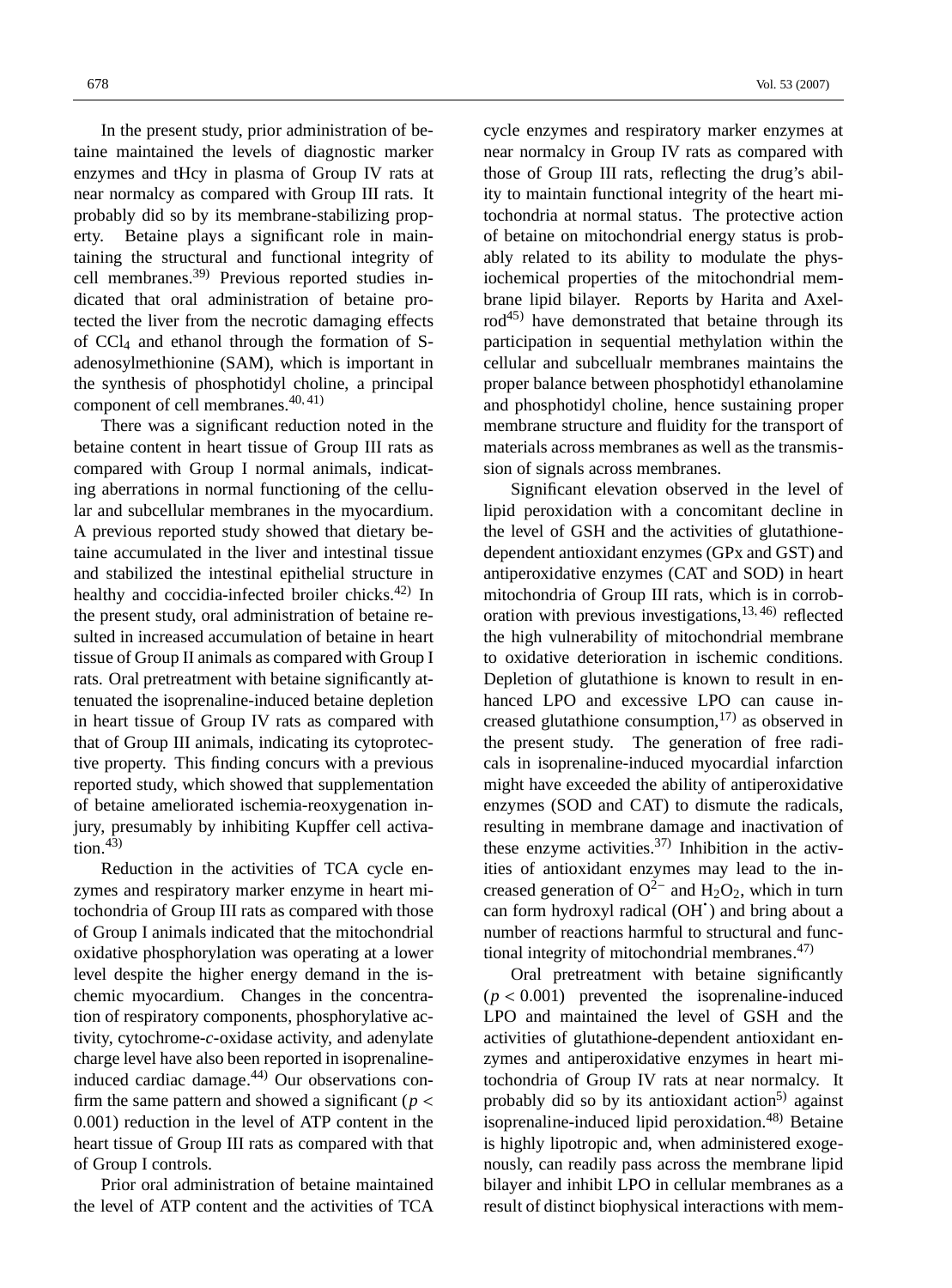brane lipid bilayer.<sup>49)</sup>

Reports by Kim and  $Kim<sup>7</sup>$  indicated that betaine supplementation was effective in prevention of lipopolysaccharide-induced necrotic damage in liver by inhibiting Kupffer cell activation and behaving as an antioxidant. Earlier reports<sup>6, 50, 51)</sup> indicated that betaine had a potent reducing effect on the production of free radicals in rats exposed to cytotoxicity. Feeding SH-generating substances such as methionine or non-enzymic antioxidants such as glutathione have been reported to protect cellular and subcellular membranes from toxic free radical metabolites.52) Betaine is involved in the synthesis of methionine, which serves as a major supplier of cellular cysteine via transsulfuration pathway for the synthesis of reduced glutathione $8$ <sup>)</sup> that protects the cell from reactive metabolites and reactive oxygen species.

In conclusion, the results of the present investigation indicate that oral pretreatment with betaine ameliorates isoprenaline-induced aberrations in the myocardial mitochondrial energy status and antioxidant defense system in experimental rats. The overall cardioprotective effect of betaine is probably related to its ability to strengthen the myocardial membrane by its membrane-stabilizing action, or to its ability to maintain the myocardial energy status (ATP) at higher level by maintaining the activities of TCA cycle enzymes and respiratory marker enzymes at near normalcy, and/or to its free radical-scavenging ability against isoprenalineinduced LPO, which is primarily responsible for the irreversible necrosis of the myocardial membrane. However, further studies have to be carried out in other experimental models such as coronary ligation-induced myocardial infarction to identify the exact mechanism involved in the cardioprotective action of betaine.

#### **REFERENCES**

- 1) WHO (2004) World Health Organization in collaboration with the Centre for Disease Control and Prevention, Geneva, Switzerland. pp. 48–49.
- 2) Bonow, R. O., Smaha, L. A., Smith, S. C., Mensah, G. A. and Lenfant, G. (2002) The international burden of cardiovascular disease: responding to the emerging global epidemic. *Circulation*, **106**, 1602–1605.
- 3) Gupta, R. and Gupta, V. P. (1996) Meta-analysis of

coronary heart disease prevalence in India. *Indian Heart J.*, **48**, 241–245.

- 4) Cooper, R., Cutler, J., Desvignes-Nickens, P., Fortmann, S. P., Friedman, L., Havlik, R., Hogelin, G., Marler, J., McGovern, P., Morosco, G., Mosca, L., Pearson, T., Stamler, J., Stryer, D. and Thom, T. (2000) Trends and disparities in coronary heart disease, stroke, and other cardiovascular disease in the United States: Findings of the National Conference on Cardiovascular Disease Prevention. *Circulation*, **102**, 3137–3147.
- 5) Craig, S. A. (2004) Betaine in human nutrition. *Am. J. Clin. Nutr.*, **80**, 539–549.
- 6) Park, E. I. and Garrow, T. A. (1999) Interaction between dietary methionine and methyl donor intake on rat liver betaine-homocysteine methyltransferase gene expression and organization of the human gene. *J. Biol. Chem.*, **274**, 7816–7824.
- 7) Kim, S. K. and Kim, Y. C. (1998) Effects of singly administered betaine on hepatotoxicity of chloroform in mice. *Food Chem. Toxicol.*, **36**, 655–661.
- 8) Kim, S. K. and Kim, Y. C. (2002) Attenuation of bacterial lipopolysaccharide-induced hepatotoxicity by betaine or taurine in rats. *Food Chem. Toxicol.*, **40**, 545–549.
- 9) Junnila, M., Rahko, T., Sukura, A. and Lindberg, L. A. (2000) Reduction of carbon tetrachloride-induced hepatotoxic effects by oral administration of betaine in male Han-Wistar rats: a morphometric histological study. *Vet. Pathol.*, **37**, 231–238.
- 10) Graf, D., Kurz, A. K., Reinehr, R., Fischer, R., Kircheis, G. and Haussinger, D. (2002) Prevention of bile acid-induced apoptosis by betaine in rat liver. *Hepatology*, **36**, 829–839.
- 11) Barak, A. J., Beckenhauer, H. C., Junnila, M. and Tuma, D. J. (1993) Dietary betaine promotes generation of hepatic *S* -adenosylmethionine and protects the liver from ethanol-induced fatty infiltration. *Alcohol. Clin. Exp. Res.*, **17**, 552–555.
- 12) Rudolph, A. S., Crowe, J. H. and Crowe, L. M. (1986) Effects of three stabilizing agents-proline, betaine, and trehalose-on membrane phospholipids. *Arch. Biochem. Biophys.*, **245**, 134–143.
- 13) Shiny, K. S., Kumar, S. H. S., Farvin, K. H. S., Anandan, R. and Devadasan, K. (2005) Protective effect of taurine on myocardial antioxidant status in isoprenaline-induced myocardial infarction in rats. *J. Pharm. Pharmacol.*, **57**, 1313–1317.
- 14) Subhash, D., Narinder, K. K. and Nityanand, S. (1978) Effect of isoproterenol on lipid profile and cardiac enzymes in rats. *Indian J. Exp. Biol.*, **16**, 376–378.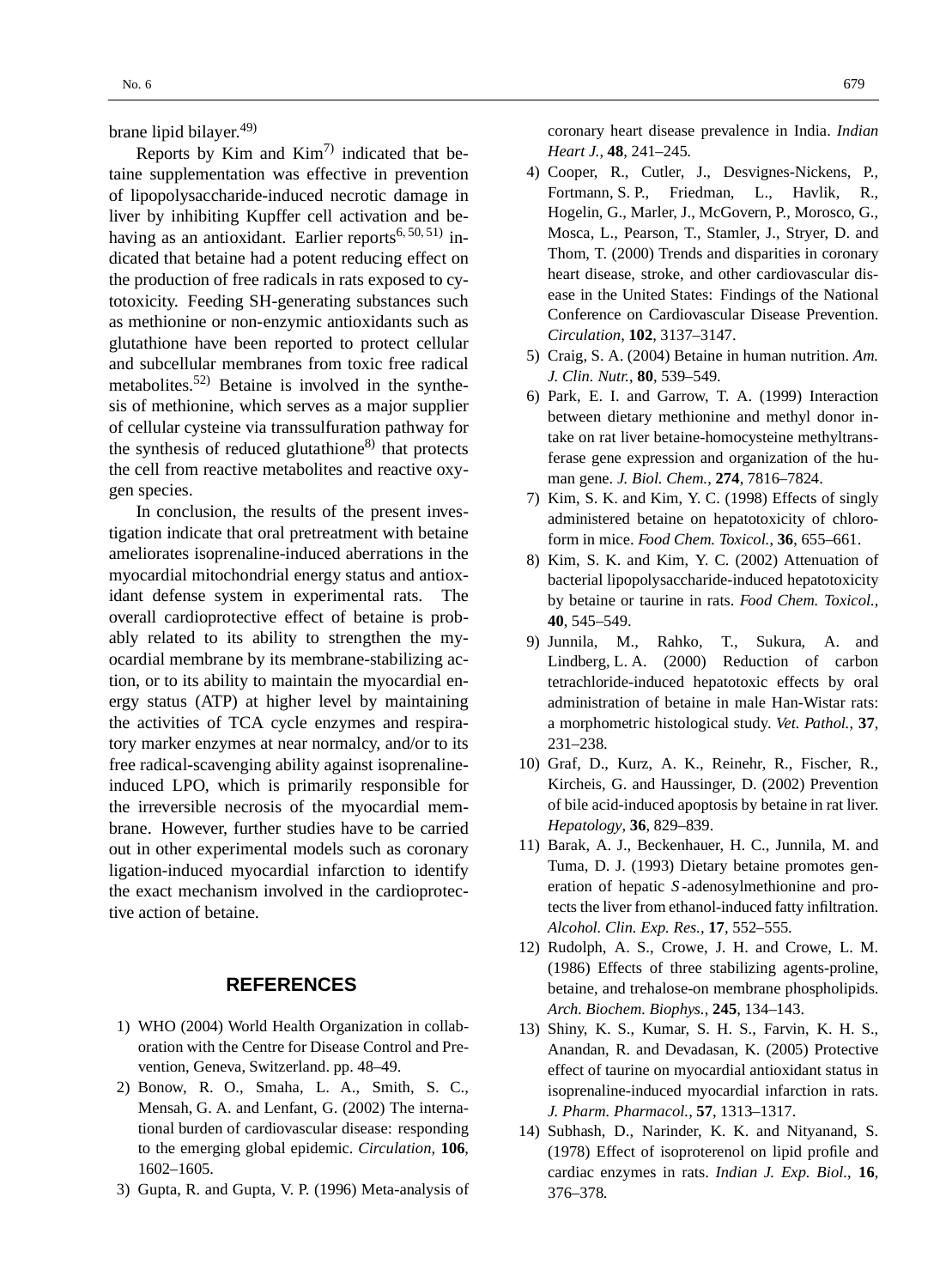- 15) Ithayarasi, A. P. and Devi, C. S. S. (1997) Effect of alpha tochopherol on lipid peroxidation in isoproterenol-induced myocardial infarction in rats. *Indian J. Physiol. Pharmacol.*, **41**, 369–376.
- 16) Kakreja, R. C. and Hess, M. L. (1992) The oxygen free radical system from equations through membrane–protein interactions to cardiovascular injury and protection. *Cardiovasc. Res.*, **26**, 641–655.
- 17) Anandan, R., Asha, K. K., Ammu, K., Suseela, M. and Nair, P. G. V. (2003) Effects of peroxidised PUFA on tissue defense system in experimentally induced myocardial infarction in rats. In *Seafood Safety* (Surendran, P. K., Mathew, P. T., Thampuran, N., Nambiar, N., Joseph, J., Boopendranath, M. R., Lakshmanan, P. T. and Nair, P. G. V., Eds.) Society of Fisheries Technologists (India), Cochin, pp.330– 335.
- 18) Johnson, D. and Lardy, H. (1967) Isolation of liver or kidney mitochondria. In *Methods in Enzymology*, Vol.10, Academic Press, London, pp.94–96.
- 19) Mohur, A. and Cook, I. J. Y. (1957) Simple methods for measuring serum levels of glutamic-oxalo acetic and glutamic-pyruvic transaminase in routine laboratories, *J. Clin. Pathol.*, **10**, 394–399.
- 20) King, J. (1965) The dehydrogenase of oxidoreductase -lactate dehydrogenase. In *Practical Clinical Enzymology* (King, J. C. and Van, D., Eds.) Nostrand Co., London, pp.83–93.
- 21) Okinaka, S., Kumogai, H., Ebashi, S., Sugaita, H., Momoi, H., Toyokura, Y. and Fujie, Y. (1961) Serum creatine phosphokinase activity in progressive muscular dystrophy and neuromuscular disease, *Arch. Neurol.*, **4**, 520–525.
- 22) Bell, J. L. and Baron, D. N. (1960) A colorimetric method for determination of isocitric dehydrogenase, *Clin. Chim. Acta*, **5**, 740–747.
- 23) Slater, E. C. and Borner, W. D. (1952) The effect of fluoride on the succinic oxidase system. *Biochem. J.*, **52**, 185–196.
- 24) Mehler, A. H., Kornberg, A., Grisolia, S. and Ochoa, S. (1948) The enzymatic mechanism of oxidation-reductions between malate or isocitrate and pyruvate. *J. Biol. Chem.*, **174**, 961–977.
- 25) Minakami, S., Ringler, R. L. and Singer, T. P. (1962) Studies on the respiratory chain-linked dihydrodiphosphopyridine nucleotide dehydrogenase. I. Assay of the enzyme in particulate and in soluble preparations, *J. Biol. Chem.*, **237**, 569–576.
- 26) Reed, L. J. and Mukerjee, R. B. (1969)  $\alpha$ -Ketoglutarate dehydrogenase complex from *Eschericia coli*. In *Methods in Enzymology*, Vol.13, Academic Press, London, pp.53–61.
- 27) Pearl, W., Cancercao, J. and Zweifach, B. W.

(1963) Microdetermination of cytochrome oxidase in rat tissues by theoxidation of N-phenyl-pphenylenediamine or ascorbic acid, *J. Histochem. Cytochem.*, **11**, 102–107.

- 28) Ohkawa, H., Ohishi, N. and Yagi, K. (1979) Assay for lipid peroxides in animal tissue by thiobarbituric acid reaction, *Anal. Biochem.*, **95**, 351–358.
- 29) Ellman, G. L. (1959) Tissue sulfhydril groups, *Arch. Biochem. Biophys.*, **82**, 70–77.
- 30) Paglia, D. E. and Valentine, W. N. (1967) Studies on the quantitative and qualitative characterization of erythrocyte glutathione peroxidase, *J. Lab. Clin. Med.*, **70**, 158–169.
- 31) Habig, W. H., Pabst, M. J. and Jakoby, W. B. (1974) Glutathione-S-transferases: the first enzymatic step in mercapturic acid formation, *J. Biol. Chem.*, **249**, 7130–7139.
- 32) Misra, H. P. and Fridovich, I. (1972) The role of superoxide anion in the auto-oxidation of epinephrine and simple assay for superoxide dismutase, *J. Biol. Chem.*, **247**, 3170–3175.
- 33) Takahara, S., Hamilton, B. H., Nell, J. V., Ogubra, T. Y. and Nishimura, E. T. (1960) Hypocatalasemia: a new genetic carrier state, *J. Clin. Invest.*, **39**, 610– 619.
- 34) Yuan, C. S. (2002) Methods and composition for assaying analytes, *U.S. Patent*, No. US 6. 376. 210 B. 1.
- 35) Mar, M. H., Ridky, T. W., Garner, S. C. and Zeisel S. H. (1995) A method for the determination of betaine in tissues using high performance liquid chromatography, *J. Nutr. Biochem.*, **6**, 392–398.
- 36) Ryder, J. M. (1985) Determination of adenosine triphosphate and its breakdown products in fish muscle by high performance liquid chromatography, *J. Agric. Food Chem.*, **33**, 678–680.
- 37) Farvin, K. H. S., Anandan, R., Kumar, S. H. S., Shiny, K. S., Sankar, T. V. and Thankappan, T. K. (2004) Effect of squalene on tissue defence system in isoproterenol-induced myocardial infarction in rats, *Pharmacol. Res.*, **50**, 231–236.
- 38) Senaratne, M. P., Griffiths, J. and Nagendran, J. (2000) Elevation of plasma homocysteine levels associated with acute myocardial infarction, *Clin. Invest. Med.*, **23**, 220–226.
- 39) Harita, F., Viveros, O. H., Diliberto, E. J. and Axelrod, J. (1978) Identification and properties of two methyltransferases in conversion of phosphotidylethanolamine to phosphotidylcholine, *Proc. Natl. Acad. Sci. U.S.A.*, **75**, 1718–1721.
- 40) Murakami, T., Nagamura, Y. and Hirano, K. (1998) The recovering effect of betaine on carbon tetrachloride-induced liver injury, *J. Nutr. Sci.*